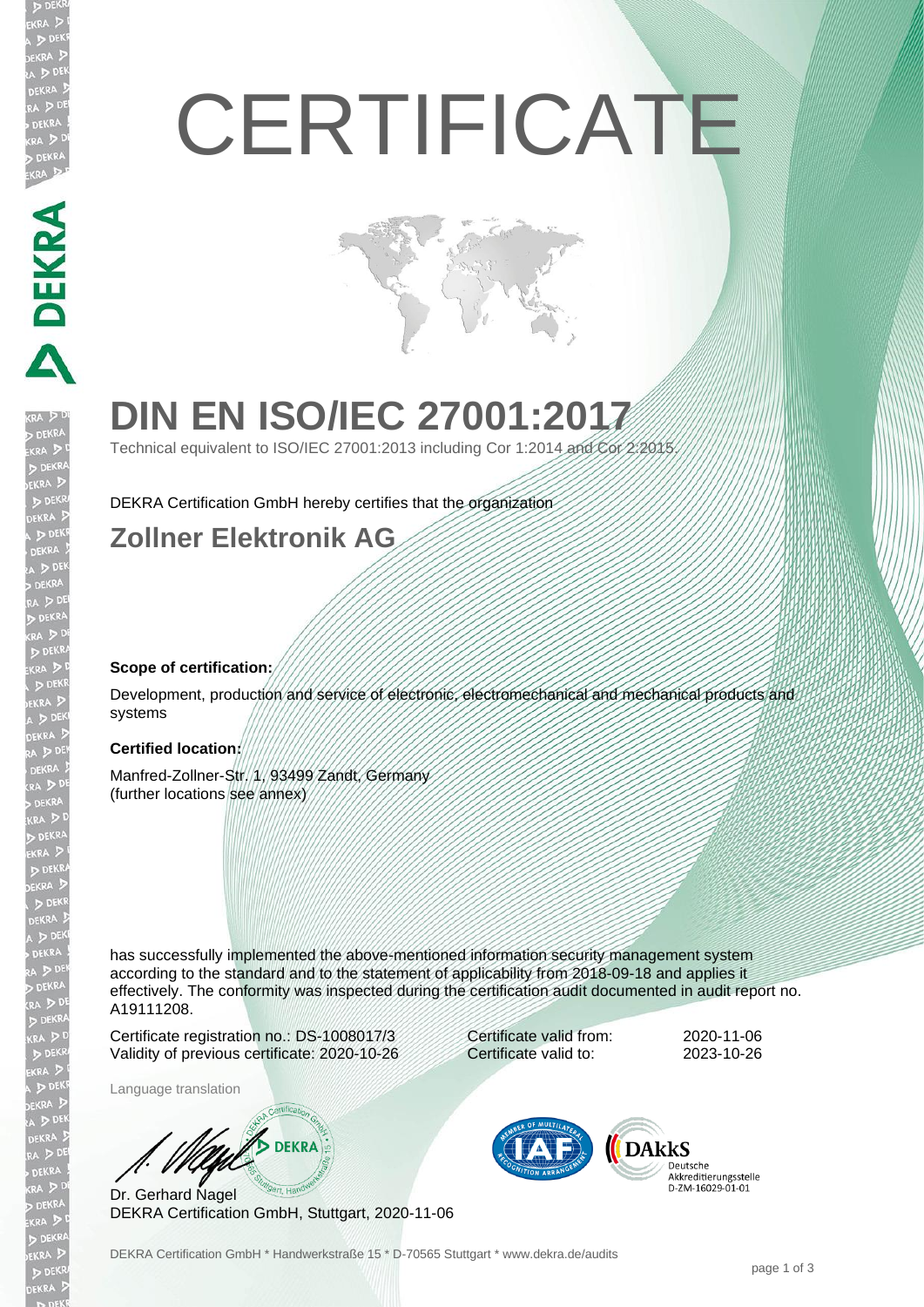XR.

EKRA

EKRA  $D<sub>DE</sub>$ 

## **Annex to the Certificate No. DS-1008017/3**

valid from 2020-11-06 to 2023-10-26

The following locations / companies belong to the certificate above:

|     | Headquarter                                                                 | <b>Certified location</b>                                   | <b>Scope of certification</b>                                                                                        |
|-----|-----------------------------------------------------------------------------|-------------------------------------------------------------|----------------------------------------------------------------------------------------------------------------------|
|     | <b>Zollner Elektronik AG</b>                                                | Manfred-Zollner-Str. 1<br>93499 Zandt<br>Germany            | Development, production and<br>service of electronic.<br>electromechanical and<br>mechanical products and<br>systems |
|     | at the following locations / at the companies at the<br>following locations |                                                             | Scope of certification                                                                                               |
| 1.  | Zollner Elektronik AG<br>Headquarter Zandt                                  | Manfred-Zollner-Str. 1<br>93499 Zandt<br>Germany            | Production and service of<br>electronic and electromechanical<br>products and systems                                |
| 2.  | Zollner Elektronik AG<br>Plant Zandt II                                     | Wiesenweg 1<br>93499 Zandt<br>Germany                       | Production and service of<br>electronic and electromechanical<br>products and systems                                |
| 3.  | Zollner Elektronik AG<br>Plant Untergschwandt                               | Untergschwandt 3<br>94371 Rattenberg<br>Germany             | Production and service of<br>electronic and electromechanical<br>products and systems                                |
| 4.  | Zollner Elektronik AG<br>Plant Lam                                          | Postgasse 4<br>93462 Lam<br>Germany                         | Production and service of<br>electronic and electromechanical<br>products and systems                                |
| 5.  | Zollner Elektronik AG<br>Plant Neukirchen                                   | Lamer Strasse 22<br>93453 Neukirchen b. H. Blut<br>Germany  | Production and service of<br>electronic and electromechanical<br>products and systems                                |
| 6.  | Zollner Elektronik AG<br>Plant Altenmarkt/                                  | Thieristeiner Strasse 5<br>93413 Cham<br>Germany            | Production and service of<br>electronic and electromechanical<br>products and systems                                |
| 7.  | <b>Zollner Elektronik AG</b><br>Plants Altenmarkt III/II                    | Altenmarkt 55<br>93413 Cham<br>Germany                      | Production and service of<br>electronic and electromechanical<br>products and systems                                |
| 8.  | <b>Zollner Elektronik AG</b><br>Plant Furth im Wald                         | Helmut-Seidel-Strasse 1<br>93437 Furth im Wald<br>Germany   | Production and service of<br>electronic and electromechanical<br>products and systems                                |
| 9.  | <b>ZOLLNER Elektronik</b><br>Gyártó és Szolgáltató Kft.                     | Deákvári fasor 16-18.<br>2600 Vác<br>Hungary                | Production and service of<br>electronic, electromechanical and<br>mechanical products and<br>systems                 |
| 10. | <b>ZOLLNER Elektronik</b><br>Gyártó és Szolgáltató Kft.                     | Hársfa sor 3.<br>2699 Szügy<br>Hungary                      | Production and service of<br>electromechanical and<br>mechanical products and<br>systems                             |
| 11. | <b>ZES Zollner Electronic</b><br>S.R.L.                                     | Principală, nr. 16<br>447230 Păulești, Satu Mare<br>Romania | Production and service of<br>electronic and electromechanical<br>products and systems                                |